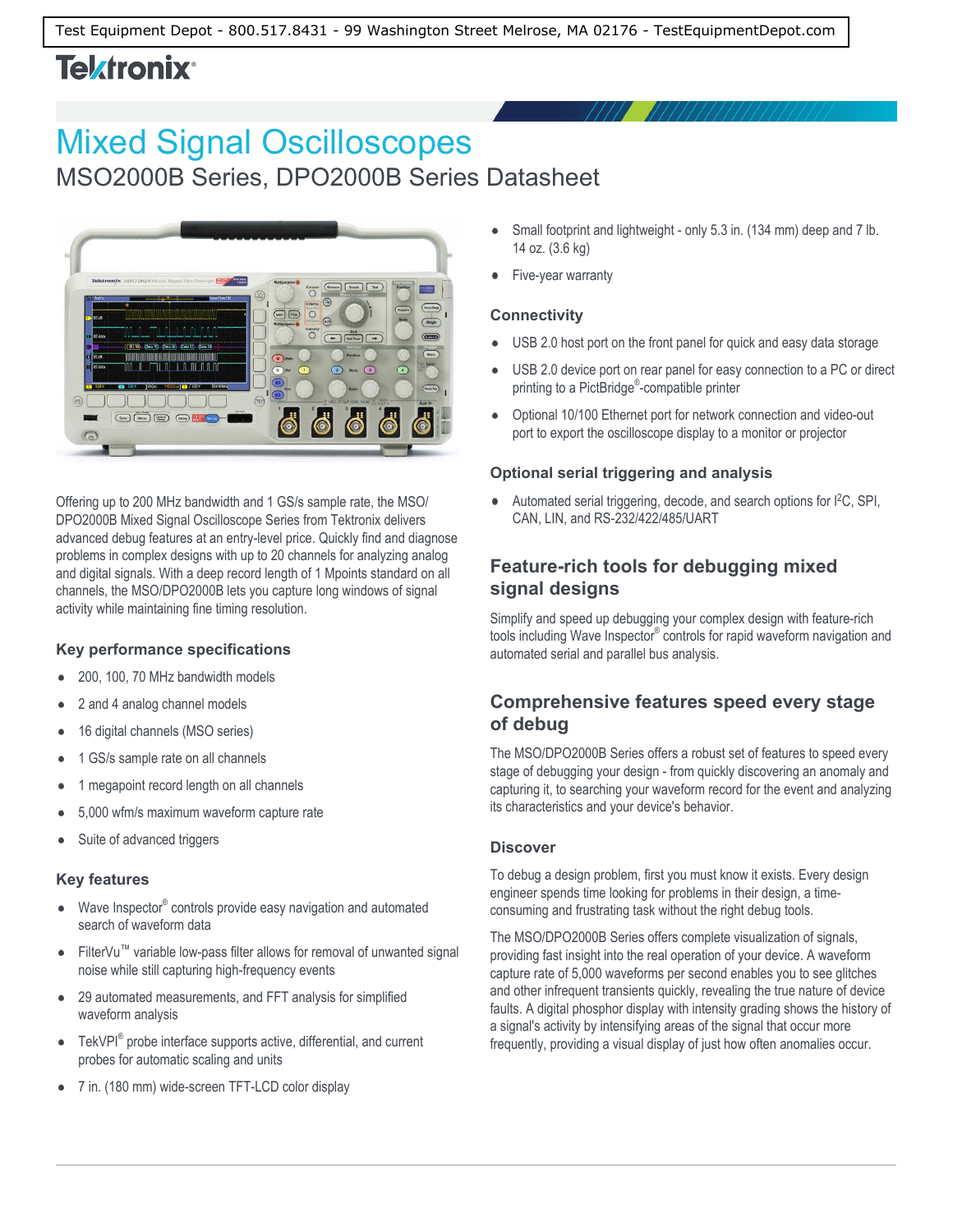

Discover - A waveform capture rate of 5,000 wfm/s maximizes the probability of capturing elusive glitches and other infrequent events.

#### **Capture**

Discovering a device fault is only the first step. Next, you must capture the event of interest to identify root cause.

The MSO/DPO2000B Series provides a complete set of triggers - including runt, logic, pulse width/glitch, setup/hold violation, serial packet, and parallel data - to help quickly find your event. With up to a 1 Mpoint record length, you can capture many events of interest, even thousands of serial packets, in a single acquisition for further analysis while maintaining high resolution to zoom in on fine signal details.

From triggering on specific packet content to automatic decode in multiple data formats, the MSO/DPO2000B Series provides integrated support for a broad range of serial buses - I<sup>2</sup>C, SPI, CAN, LIN, and RS-232/422/485/ UART. The ability to decode up to two serial and/or parallel buses simultaneously means you gain insight into system-level problems quickly.

To further help troubleshoot system-level interactions in complex embedded systems, the MSO2000B Series offers 16 digital channels in addition to its analog channels. Since the digital channels are fully integrated into the oscilloscope, you can trigger across all input channels, automatically time-correlating all analog, digital, and serial signals.



Capture - Triggering on a specific transmit data packet going across an RS-232 bus. A complete set of triggers, including triggers for specific serial packet content, ensures you quickly capture your event of interest.

#### **Search**

Finding your event of interest in a long waveform record can be time consuming without the right search tools. With today's record lengths pushing to a million data points, locating your event can mean scrolling through thousands of screens of signal activity.

The MSO/DPO2000B Series offers the industry's most comprehensive search and waveform navigation with its innovative Wave Inspector<sup>®</sup> controls. These controls speed panning and zooming through your record. A unique force-feedback system lets you move from one end of your record to the other in just seconds. You can mark any location you may want to reference later for further investigation, and automatically search the record using criteria that you define. Wave Inspector will instantly search your entire record, including analog, digital, and serial bus data. Along the way, it will automatically mark every occurrence of your defined event so you can quickly move between events.



Search - I<sup>2</sup>C decode showing results from a Wave Inspector search for Address value 50. Wave Inspector controls provide unprecedented efficiency in viewing and navigating waveform data

#### **Analyze**

Verifying that your prototype's performance matches simulations and meets the project's design goals requires analyzing its behavior. Tasks can range from simple checks of rise times and pulse widths to sophisticated power loss analysis and investigation of noise sources.

The MSO/DPO2000B Series offers a comprehensive set of integrated analysis tools including waveform- and screen-based cursors, 29 automated measurements, and FFT analysis. Specialized application support for serial bus analysis is also available.



Analyze - FFT analysis of a pulsed signal. A comprehensive set of integrated analysis tools speeds verification of your design's performance.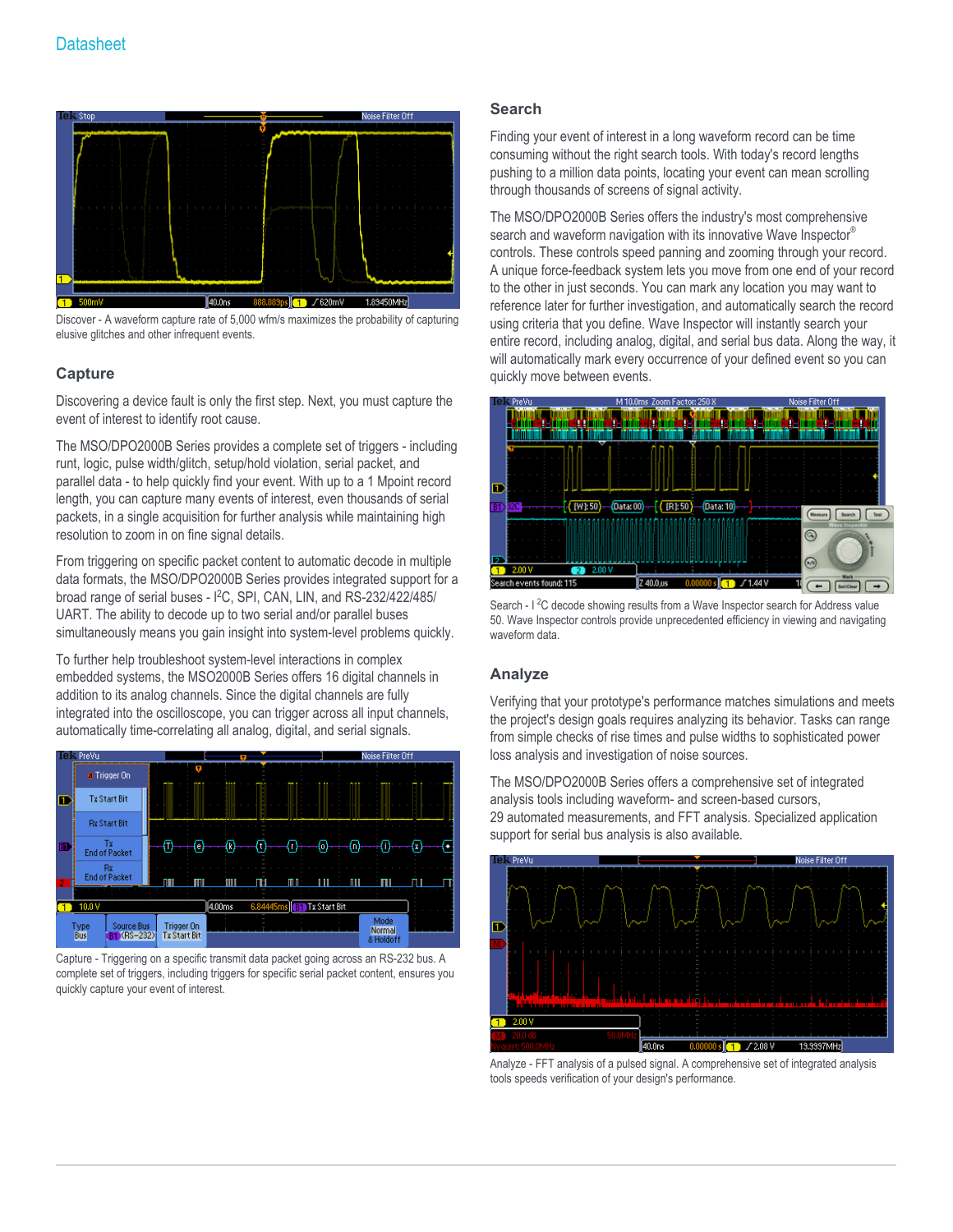### **Wave Inspector® navigation and search**

A 1 M point record length represents thousands of screens of information. The MSO/DPO2000B Series enables you to search through it all and find your event in seconds with Wave Inspector, the industry's best tool for navigation and search.

Wave Inspector offers the following innovative controls:

### **Zoom/pan**

A dedicated, two-tier front-panel control provides intuitive control of both zooming and panning. The inner control adjusts the zoom factor (or zoom scale); turning it clockwise activates zoom and goes to progressively higher zoom factors, while turning it counterclockwise results in lower zoom factors and eventually turning zoom off. No longer do you need to navigate through multiple menus to adjust your zoom view. The outer control pans the zoom box across the waveform to quickly get to the portion of waveform you are interested in. The outer control also utilizes force-feedback to determine how fast to pan on the waveform. The farther you turn the outer control, the faster the zoom box moves. Pan direction is changed by simply turning the control the other way.

#### **Play/pause**

A dedicated **play/pause** front-panel button scrolls the waveform across the display automatically while you look for anomalies or an event of interest. Playback speed and direction are controlled using the intuitive pan control. Once again, turning the control further makes the waveform scroll faster and changing direction is as simple as turning the control the other way.



Wave Inspector controls provide unprecedented efficiency in viewing, navigating, and analyzing waveform data. Zip through your 1 Mpoint record by turning the outer pan control (1). Get from the beginning to end in seconds. See something of interest and want to see more details? Just turn the inner zoom control (2).

#### **User marks**

Press the **Set Mark** front-panel button to place one or more marks on the waveform. Navigating between marks is as simple as pressing the **Previous**  $(\leftarrow)$  and **Next**  $(\rightarrow)$  buttons on the front panel.

#### **Search marks**

The **Search** button allows you to automatically search through your long acquisition looking for user-defined events. All occurrences of the event are highlighted with search marks and are easily navigated to, using the frontpanel **Previous** (←) and **Next** (→) buttons. Search types include edge, pulse width/glitch, runt, logic, setup and hold, rise/fall time parallel bus, and I <sup>2</sup>C, SPI, CAN, LIN, and RS-232/422/485/UART packet content.



Search step 1: You define what you would like to find.



Search step 2: Wave Inspector automatically searches through the record and marks each event with a hollow white triangle. You can then use the **Previous** and **Next** buttons to jump from one event to the next.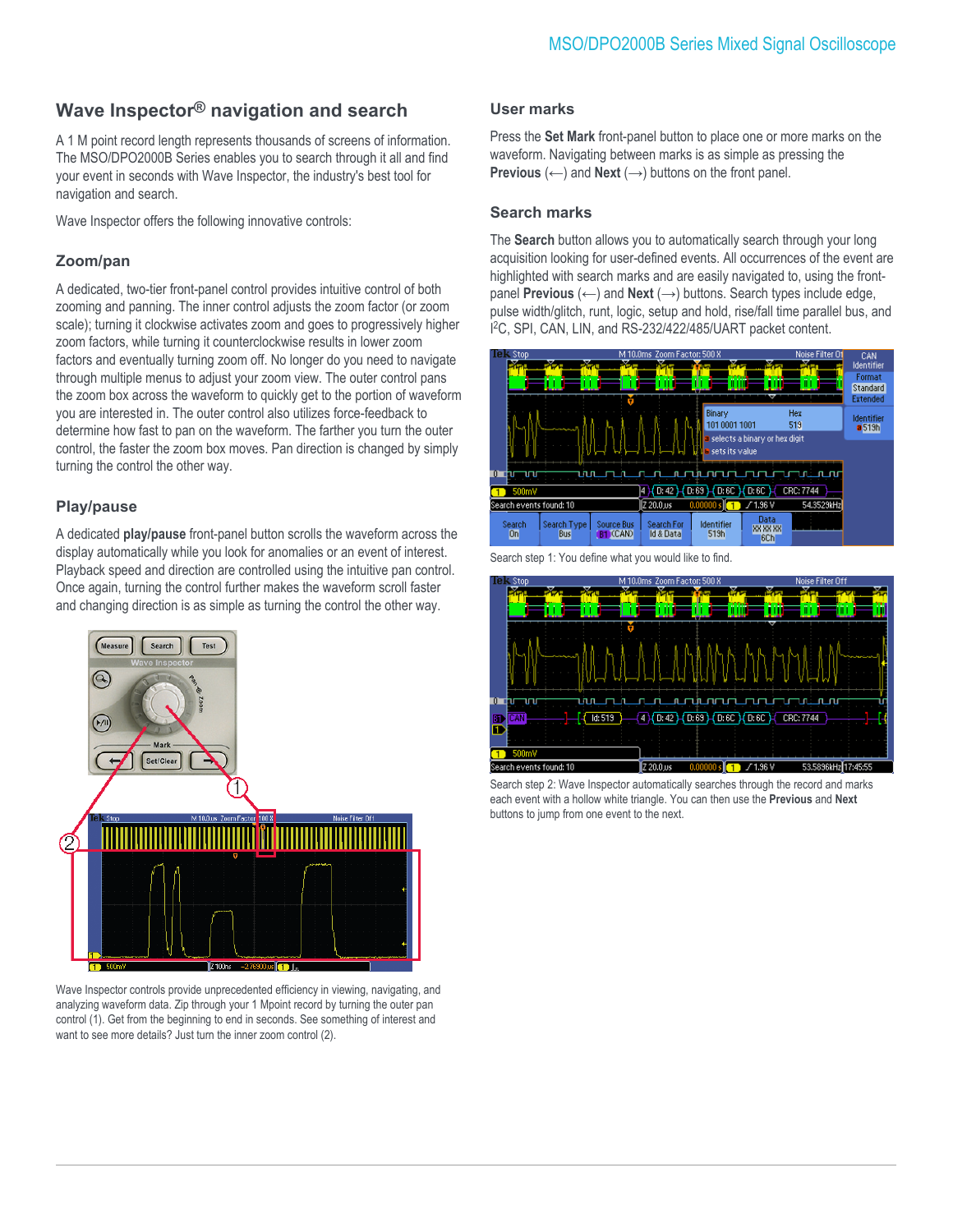### **Digital phosphor technology**

The MSO/DPO2000B Series' digital phosphor technology provides you with fast insight into the real operation of your device. Its waveform capture rate of 5,000 wfm/s gives you a high probability of quickly seeing the infrequent problems common in digital systems: runt pulses, glitches, timing issues, and more.

Waveforms are superimposed with one another and waveform points that occur more frequently are intensified. This quickly highlights the events that over time occur more often or, in the case of infrequent anomalies, occur less often.

With the MSO/DPO2000B Series, you can choose infinite persistence or variable persistence, determining how long the previous waveform acquisitions stay on-screen. This allows you to determine how often an anomaly is occurring.



Digital phosphor technology enables a 5,000 wfm/s waveform capture rate and real-time intensity grading on the MSO/DPO2000B Series.

### **Mixed signal design and analysis (MSO series)**

The MSO2000B Series Mixed Signal Oscilloscopes provide 16 digital channels. These channels are tightly integrated into the oscilloscope's user interface, simplifying operation and making it possible to solve mixed-signal issues easily.



The MSO Series provides 16 integrated digital channels enabling you to view and analyze time-correlated analog and digital signals.

#### **Color-coded digital waveform display**

The MSO2000B Series has redefined the way you view digital waveforms. One common problem shared by both logic analyzers and mixed-signal oscilloscopes is determining if data is a one or a zero when zoomed in far enough that the digital trace stays flat all the way across the display. The MSO2000B Series has color-coded digital traces, displaying ones in green and zeros in blue.



With the color-coded digital waveform display, groups are created by simply placing digital channels together on the screen, allowing the digital channels to be moved as a group. You can set threshold values for each pod of eight channels, enabling support for up to two different logic families.



White edges indicate additional information is available by acquiring at a higher sample rate.

The multiple transition detection hardware of the MSO2000B Series will show you a white edge on the display when the system detects multiple transitions. This acts as a visual reminder that increasing the sample rate on the next acquisition will reveal higher frequency information than your previous settings could acquire.

The MSO2000B Series simplifies channel setup by allowing you to group digital waveforms and enter waveform labels by using a USB keyboard. By simply placing digital waveforms next to each other, they form a group. Once a group is formed, you can position all the channels contained in that group collectively. This greatly reduces the normal setup time associated with positioning channels individually.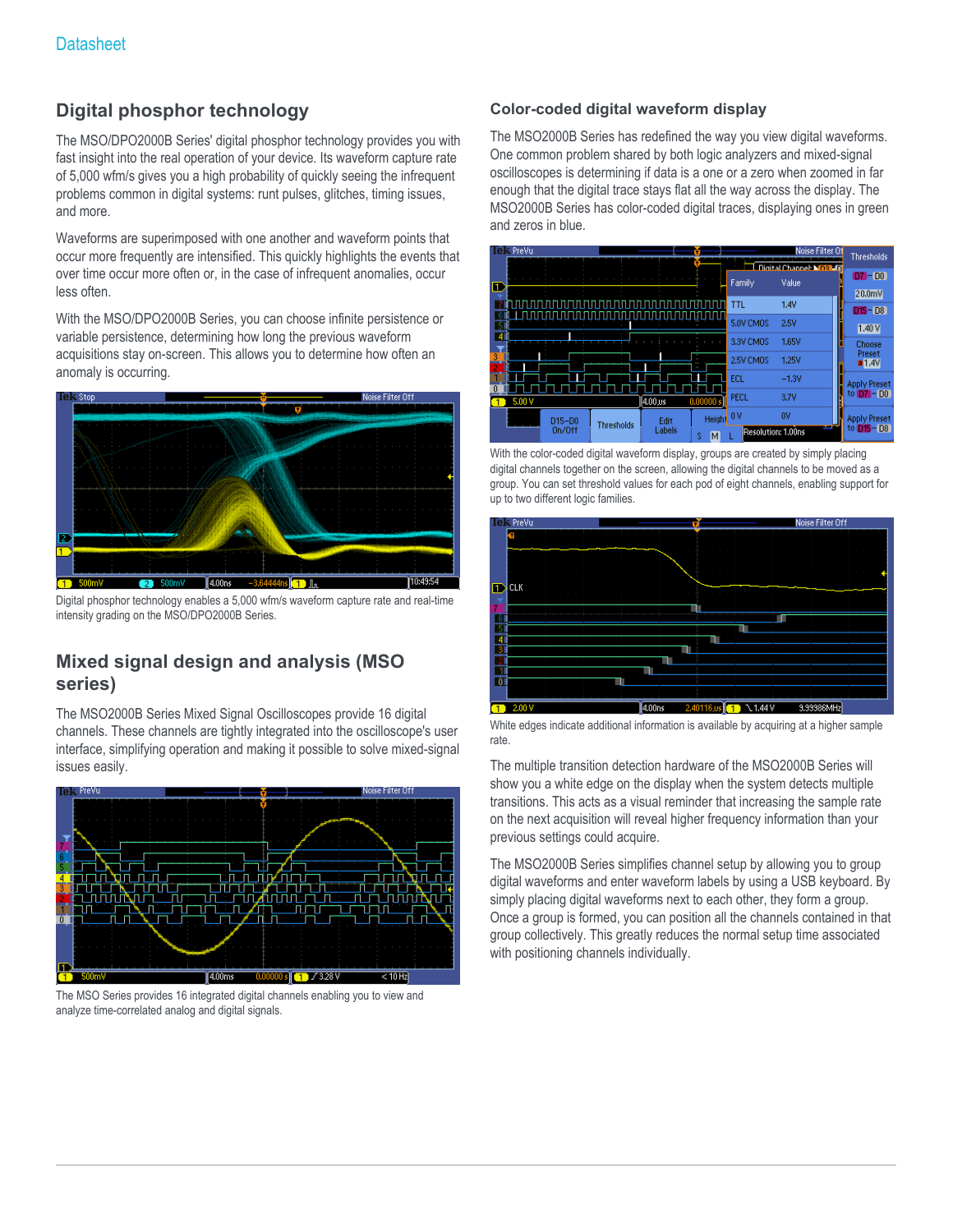### **P6316 MSO probe**

This unique probe design offers two eight-channel pods, simplifying the process of connecting to the device-under-test. When connecting to square pins, the P6316 can connect directly to 8×2 square pin headers spaced on tenth-inch centers. When more attachment flexibility is required, you can use the included flying lead sets and grabbers to clip onto surface mount devices or test points. The P6316 offers outstanding electrical characteristics applying only 8 pF of capacitive loading with 101 kΩ input impedance.



The P6316 MSO probe offers two eight-channel pods to simplify connecting to your device.

### **FilterVu™ variable low-pass filter**

Tired of being limited to a 20 MHz bandwidth filter in your oscilloscope? Simply turn on FilterVu and adjust the variable low-pass noise filter. Unlike other variable low-pass filters, FilterVu filters out the unwanted noise from your signal while still capturing glitches and other signal details up to the full bandwidth of the oscilloscope. It does this by showing two waveforms: a waveform that can be filtered (foreground waveform) and a glitch capture waveform (background waveform).

The filtered waveform uses a variable low-pass filter to block out noise, yielding a cleaner waveform to more precisely locate signal edges and amplitude levels. The result is improved confidence in you cursor measurements and cleaner documentation of important signal attributes. When the noise filter is adjusted to the lowest available noise-cutoff frequency, no more than 1% of high-frequency content that could cause the oscilloscope to alias will pass through the filter.

The glitch capture waveform shows signal details up to the full bandwidth of the oscilloscope. The oscilloscope captures pulses as narrow as 5 ns, using peak-detect min/max sampling, protecting you from missing unexpected glitches or other high-frequency events.

FilterVu is ideal for repetitive, nonrepetitive, and single-shot events.



Output of DAC Signal - Notice how FilterVu™ clearly shows the noise-free steps of the DAC in the foreground trace (yellow) which has removed all frequencies above 5.5 kHz. FilterVu also captures and displays high-frequency glitches up to the full bandwidth of the oscilloscope in the background trace (orange).

### **Serial triggering and analysis (optional)**

On a serial bus, a single signal often includes address, control, data, and clock information. This can make isolating events of interest difficult. Automatic trigger, decode, and search on bus events and conditions gives you a robust set of tools for debugging serial buses. The optional serial protocol triggering and analysis functionality is offered free for a 30-day trial period. This free trial period starts automatically when the instrument is powered on for the first time.

### **Serial triggering**

Trigger on packet content such as start of packet, specific addresses, specific data content, unique identifiers, etc. on popular serial interfaces such as I<sup>2</sup>C, SPI, CAN, LIN, and RS-232/422/485/UART.



Triggering on a specific data packet going across an  $1<sup>2</sup>$  C bus. The yellow waveform is clock and the blue waveform is data. A bus waveform provides decoded packet content including Start, Address, Read/Write, Data, and Stop.

#### **Bus display**

Provides a higher-level, combined view of the individual signals (clock, data, chip enable, etc.) that make up your bus, making it easy to identify where packets begin and end and identifying subpacket components such as address, data, identifier, CRC, etc.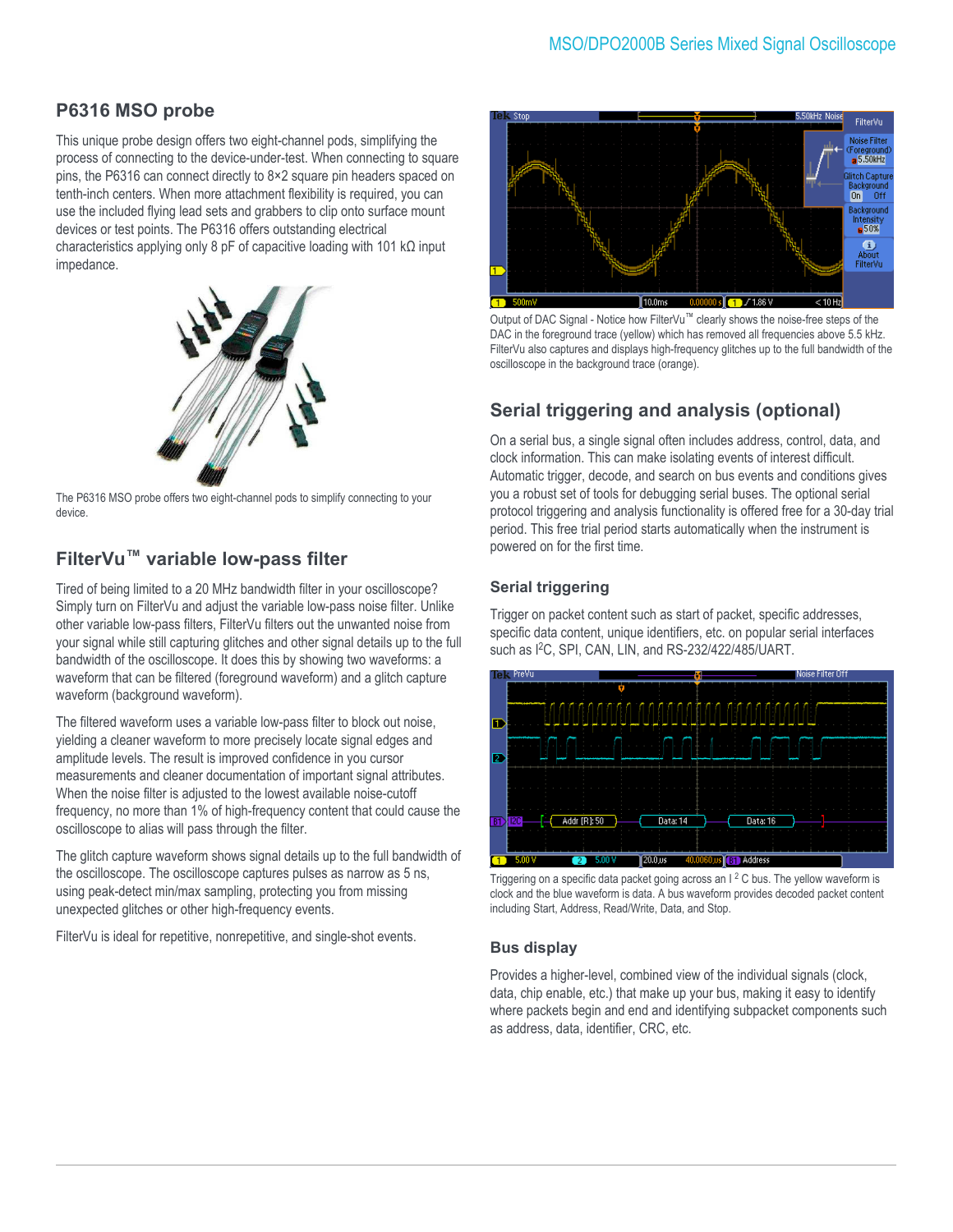#### **Bus decoding**

Tired of having to visually inspect the waveform to count clocks, determine if each bit is a 1 or a 0, combine bits into bytes, and determine the hex value? Let the oscilloscope do it for you! Once you've set up a bus, the MSO/DPO2000B Series will decode each packet on the bus, and display the value in hex, binary, decimal (LIN only), or ASCII (RS-232/422/485/ UART only) in the bus waveform.

#### **Event table**

In addition to seeing decoded packet data on the bus waveform itself, you can view all captured packets in a tabular view much like you would see in a software listing. Packets are time stamped and listed consecutively with columns for each component (Address, Data, etc.).

| <b>Time</b>               | Identifier       | DLC -          | Data                | Missing Ack<br>CRC. | <b>Event Table</b> |
|---------------------------|------------------|----------------|---------------------|---------------------|--------------------|
| $-44.93ms$                | <b>1FFFFFFFF</b> | 8              | FFFF FFFF FFFF FFFF | 1869                |                    |
| $-39.61$ ms               | <b>BEBEBE</b>    | 4              | 7B7E 9A9C           | 37EE                | <b>Event Table</b> |
| $-39.40$ ms               | 100              | 0              |                     | 380A                |                    |
| $-39.29ms$                | 101              | $\overline{2}$ | 0103                | 562D                | On<br><b>Off</b>   |
| $-39.16ms$                | 10000001         | 5              | 1122 3344 55        | 6A65                | Save               |
| $-38.94ms$                | 12345678         | 8              | 1122 3344 5566 7788 | 4C2                 | <b>Event Table</b> |
| $-38.67$ ms               | 1597EEB2         | 8              | FFFF 0000 EEEE 1111 | 216E                |                    |
| $-38.39ms$                | 519              | 4              | 4269 6C6C           | 7744                |                    |
| $-38.23ms$                | 1597EEB2         | 8              | AE4F FFF1 0272 DF6B | 2180                |                    |
| $-37.96$ ms               | 527DE32          |                | 11                  | 7F3D                |                    |
| $-37.80$ ms               | 140014           | 3              | 112233              | <b>SEDC</b>         |                    |
| $-37.61ms$                | 160016           | 5              | 1122 3344 55        | 3911                |                    |
| $-37.39ms$                | 18181818         |                | F1F2 F3F4 F5F6 F7   | <b>5F9B</b>         |                    |
| <b>8</b> selects an event |                  |                |                     |                     |                    |

Event table showing decoded Identifier, DLC, DATA, and CRC for every CAN packet in a long acquisition.

### **Search**

Serial triggering is very useful for isolating the event of interest, but once you've captured it and need to analyze the surrounding data, what do you do? In the past, users had to manually scroll through the waveform counting and converting bits and looking for what caused the event. With the MSO/DPO2000B Series, you can have the oscilloscope automatically search through the acquired data for user-defined criteria including serial packet content. Each occurrence is highlighted by a search mark. Rapid navigation between marks is as simple as pressing the **Previous** (←) and **Next** ( $\rightarrow$ ) buttons on the front panel.

### **Designed to make your work easier**

The MSO/DPO2000B is designed to make your work easier. The bright, widescreen display shows a long time window. Dedicated front-panel controls simplify operation. A USB host port on the front panel allows you to easily transfer screenshots, instrument settings, and waveform data to a USB flash drive.



#### **Bright, widescreen display**

The MSO/DPO2000B Series features a 7 inch (180 mm) widescreen, TFT-LCD display for seeing intricate signal details.

#### **Dedicated front-panel controls**

Per-channel vertical controls provide simple and intuitive operation. No longer do you need to share one set of vertical controls across all four channels.

#### **Connectivity**

A USB host port on the front panel enables easy transfer of screenshots, instrument settings, and waveform data to a USB thumb drive. The rear panel contains a USB device port for controlling the oscilloscope remotely from a PC or for connecting a USB keyboard. The USB device port can also be used to print directly to a PictBridge®-compatible printer. An optional 10/100 Ethernet port enables easy connection to networks and an optional Video Out port allows the oscilloscope display to be exported to an external monitor or projector.

### **Compact form factor**

A compact, portable form factor allows the MSO/DPO2000B Series to be easily moved between labs and, with a depth of just 5.3 inches (134 mm), it saves you valuable space on your test bench.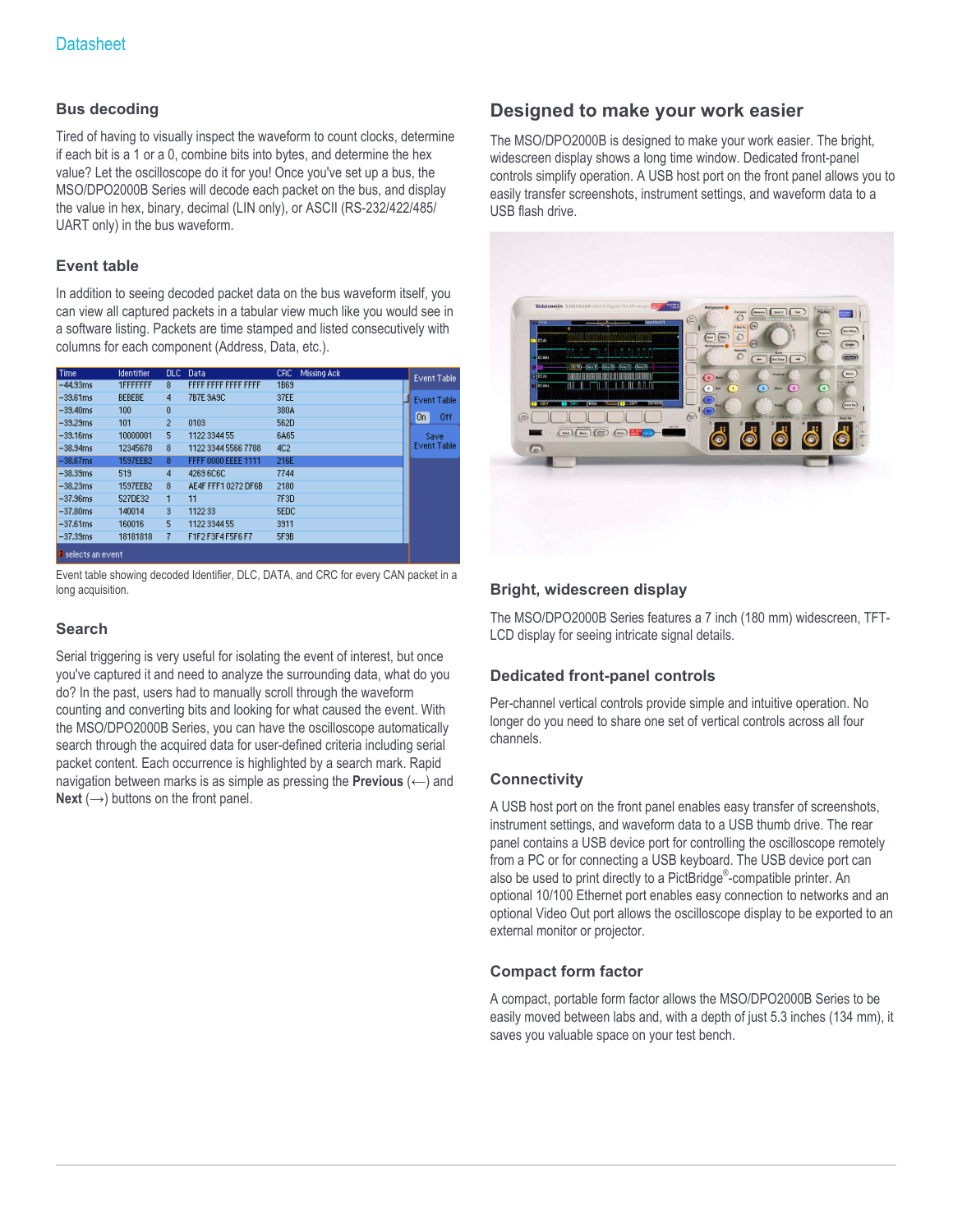

The MSO/DPO2000B Series' compact form factor frees up valuable space on your bench or desktop.

### **TekVPI® probe interface**

The TekVPI probe interface sets the standard for ease of use in probing. TekVPI probes feature status indicators and controls, as well as a probe menu button right on the comp box itself. This button brings up a probe menu on the oscilloscope display with all relevant settings and controls for the probe. TekVPI probes can be controlled remotely through USB, GPIB, or Ethernet, enabling more versatile solutions in ATE environments.



TekVPI probe interface simplifies connecting your probes to the oscilloscope.

#### **Extended analysis**

Acquiring data and measurements from the MSO/DPO2000B Series is as simple as connecting a USB cable from the oscilloscope to your PC. Key software applications - OpenChoice® Desktop, and Microsoft Excel and Word toolbars - are included standard with each oscilloscope to enable fast and easy direct communication with your Windows PC.

For simple tasks, the included OpenChoice Desktop enables fast and easy communication between the oscilloscope and your PC through USB, GPIB, or LAN for transferring settings, waveforms, and screen images.



OpenChoice® Desktop software enables seamless connection between the oscilloscope and your PC.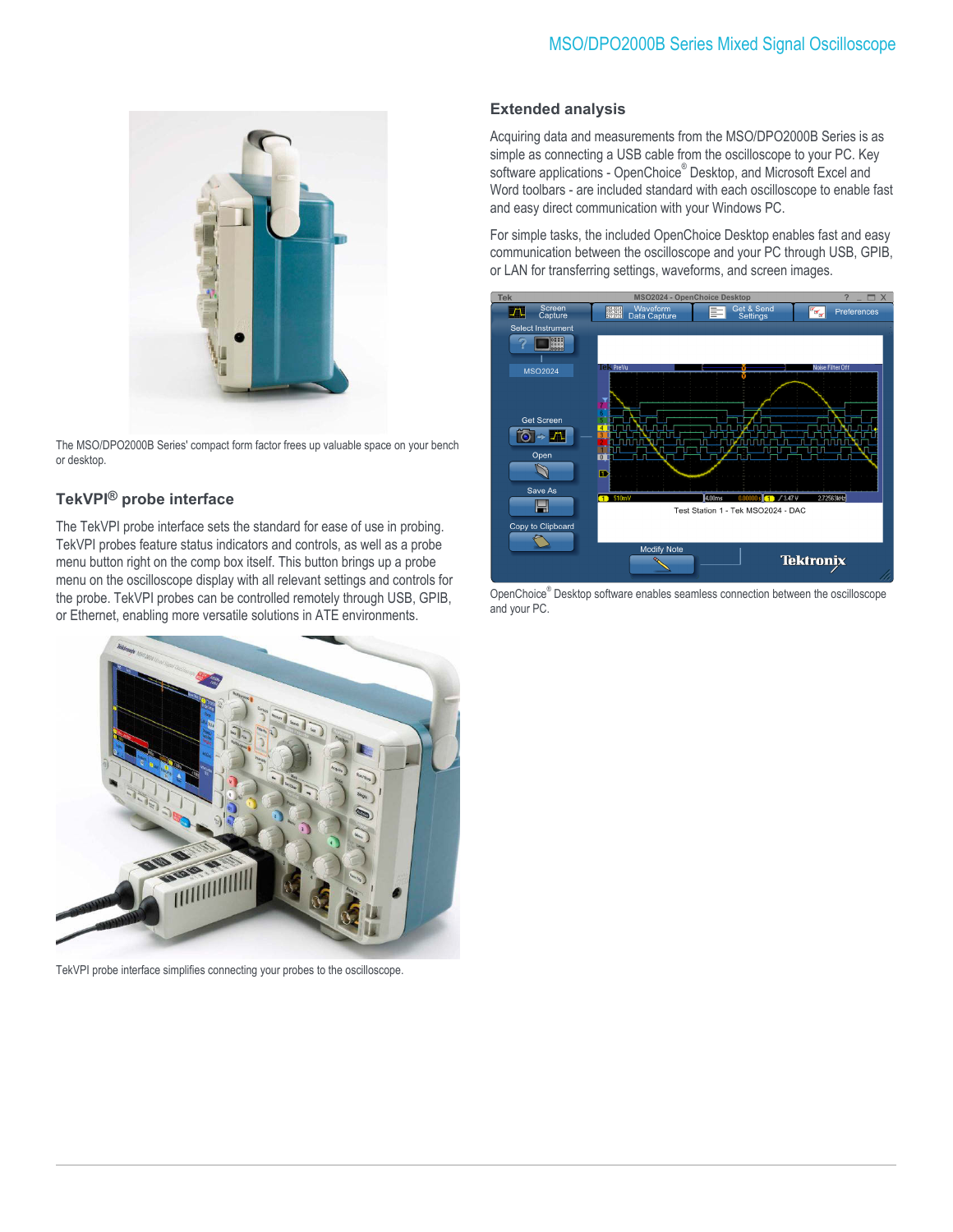## **Specifications**

All specifications are guaranteed unless noted otherwise. All specifications apply to all models unless noted otherwise.

#### **Model overview**

|                        | MSO2002B and<br><b>DPO2002B</b> | MSO2004B and<br><b>DPO2004B</b>                                     | MSO2012B and<br><b>DPO2012B</b> | MSO2014B and<br><b>DPO2014B</b> | MSO2022B and<br><b>DPO2022B</b> | MSO2024B and<br><b>DPO2024B</b> |
|------------------------|---------------------------------|---------------------------------------------------------------------|---------------------------------|---------------------------------|---------------------------------|---------------------------------|
| Analog channels        |                                 |                                                                     |                                 |                                 |                                 |                                 |
| Bandwidth <sup>1</sup> | 70 MHz                          | 70 MHz                                                              | 100 MHz                         | 100 MHz                         | 200 MHz                         | 200 MHz                         |
| Rise time              | 5 <sub>ns</sub>                 | 5 <sub>ns</sub>                                                     | $3.5$ ns                        | $3.5$ ns                        | $2.1$ ns                        | $2.1$ ns                        |
| Sample rate            | I GS/s                          | $1$ GS/s                                                            | $1$ GS/s                        | $1$ GS/s                        | $1$ GS/s                        | $1$ GS/s                        |
| Record length          | 1 M points                      | 1 M points                                                          | 1 M points                      | 1 M points                      | 1 M points                      | 1 M points                      |
| Digital channels       |                                 | MSO models - add 16 digital channels to the corresponding DPO model |                                 |                                 |                                 |                                 |

### **Vertical system analog channels**

| <b>Hardware bandwidth limits</b>              | 20 MHz                                                                |                                                  |                                                  |  |  |
|-----------------------------------------------|-----------------------------------------------------------------------|--------------------------------------------------|--------------------------------------------------|--|--|
| Input coupling                                | AC, DC, GND                                                           |                                                  |                                                  |  |  |
| Input impedance                               | 1 M $\Omega$ ±2%, 11.5 pF ±2 pF                                       |                                                  |                                                  |  |  |
| Input sensitivity range                       | 2 mV/div to 5 V/div                                                   |                                                  |                                                  |  |  |
| <b>Vertical resolution</b>                    | 8 bits                                                                |                                                  |                                                  |  |  |
| Maximum input voltage, 1 MΩ                   | 300 V <sub>RMS</sub> with peaks $\leq \pm 450$ V                      |                                                  |                                                  |  |  |
| DC gain accuracy (with offset set<br>to $0 V$ | $\pm 3\%$ for 10 mV/div to 5 V/div<br>$±4\%$ for 2 mV/div to 5 mV/div |                                                  |                                                  |  |  |
| Channel-to-channel isolation                  | (Any two channels at equal vertical scale)                            |                                                  |                                                  |  |  |
|                                               | MSO2002B, DPO2002B, MSO2004B,<br><b>DPO2004B</b>                      | MSO2012B, DPO2012B, MSO2014B,<br><b>DPO2014B</b> | MSO2022B, DPO2022B, MSO2024B,<br><b>DPO2024B</b> |  |  |
|                                               | ≥100:1 at ≤70 MHz                                                     | ≥100:1 at ≤100 MHz                               | 100:1 at ≤200 MHz                                |  |  |
| Offset range                                  |                                                                       |                                                  |                                                  |  |  |
|                                               | Volts/div setting<br>Offset range                                     |                                                  |                                                  |  |  |
|                                               | 1 MQ input                                                            |                                                  |                                                  |  |  |
|                                               | 2 mV/div to 200 mV/div<br>±1V                                         |                                                  |                                                  |  |  |
|                                               | >200 mV/div to 5 V/div<br>±25V                                        |                                                  |                                                  |  |  |

<sup>1</sup> Bandwidth is 20 MHz at 2 mV/div, all models.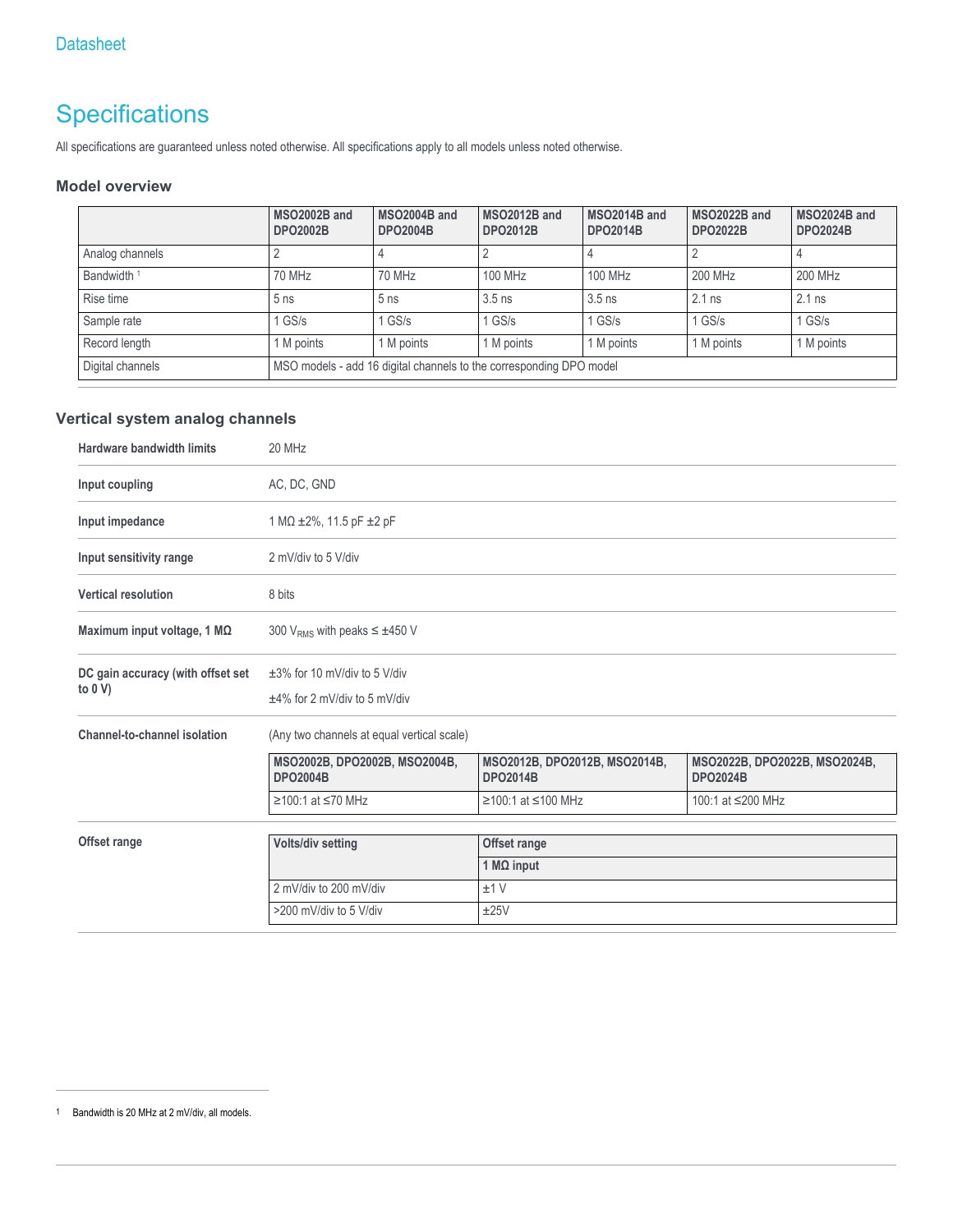### MSO/DPO2000B Series Mixed Signal Oscilloscope

### **Vertical system digital channels**

| Input channels               | 16 digital (D15 to D0)                              |
|------------------------------|-----------------------------------------------------|
| <b>Thresholds</b>            | Threshold per set of 8 channels                     |
| <b>Threshold selections</b>  | TTL, CMOS, ECL, PECL, User-defined                  |
| User-defined threshold range | ± 20 V                                              |
| <b>Threshold accuracy</b>    | $\pm$ [100 mV + 3% of threshold setting]            |
| Maximum input voltage        | $±$ 40 V                                            |
| Input dynamic range          | 80 V <sub>pk-pk</sub> (threshold setting dependent) |
| Minimum voltage swing        | 500 m $V_{p-p}$                                     |
| Input resistance             | 101 $k\Omega$                                       |
| Probe loading                | 8 pF                                                |
| <b>Vertical resolution</b>   | 1 bit                                               |

### **Horizontal system analog channels**

| Maximum duration of time<br>captured at highest sample rate<br>(all channels) | 1 ms                                       |
|-------------------------------------------------------------------------------|--------------------------------------------|
| Time base range                                                               | 200 MHz models: 2ns to 100s                |
|                                                                               | 70, 100 MHz models: 4ns to 100s            |
| Time-base delay time range                                                    | -10 divisions to 5000 s                    |
| Channel-to-channel deskew range                                               | $\pm 100$ ns                               |
| Time base accuracy                                                            | $\pm 25$ ppm over any $\geq 1$ ms interval |

### **Horizontal system digital channels**

| Maximum sample rate (main)                    | When using any of channels D7 - D0 | When using any of channels D8 - D15 |  |
|-----------------------------------------------|------------------------------------|-------------------------------------|--|
|                                               | 1 GS/s (1 ns resolution)           | 500 MS/s (2 ns resolution)          |  |
| Maximum record length (main, all<br>channels) | 1 M points                         |                                     |  |
| Minimum detectible pulse width                | 5 <sub>ns</sub>                    |                                     |  |
| Channel-to-channel skew                       | 2 ns typical                       |                                     |  |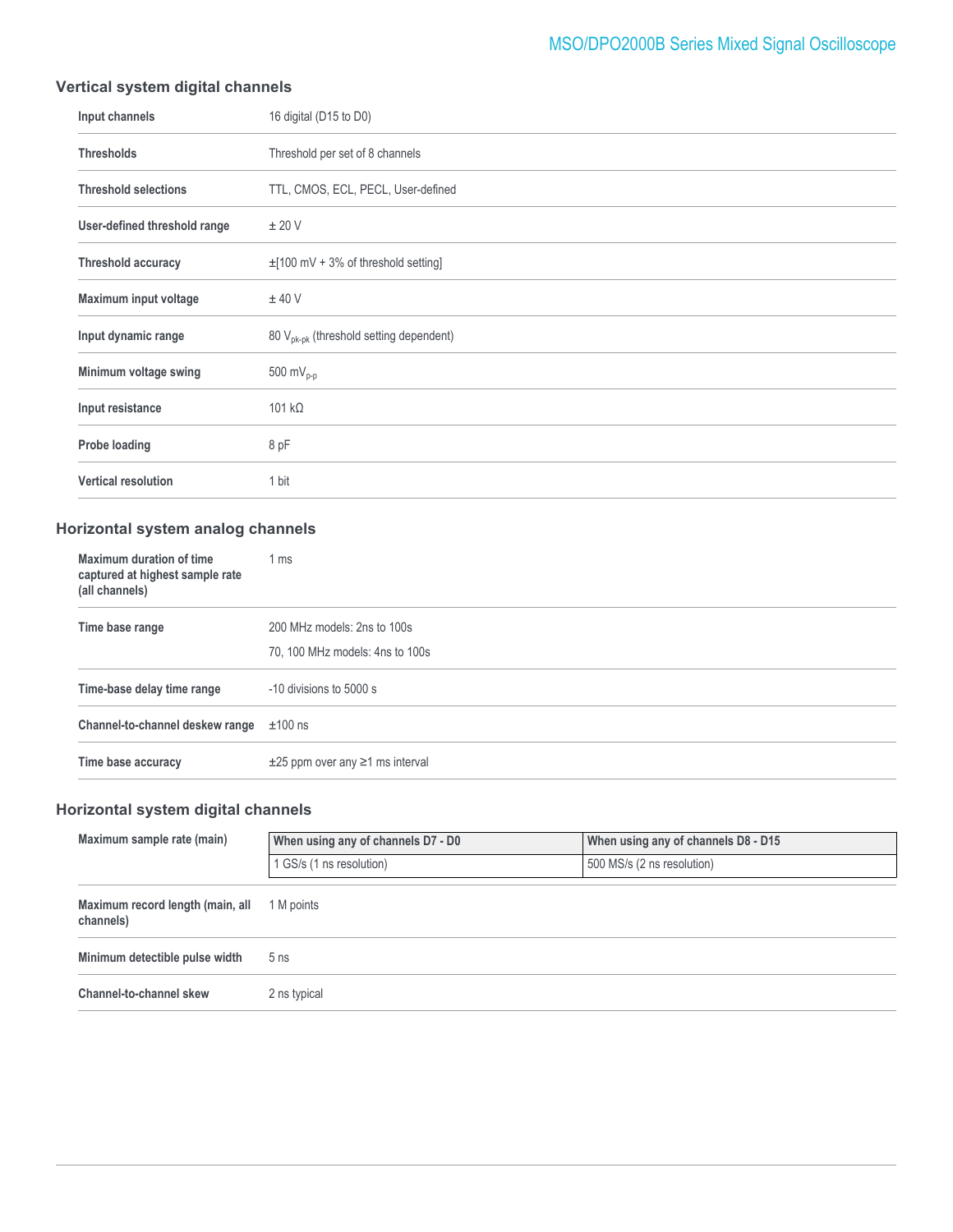### **Trigger system**

| <b>Trigger modes</b>                       | Auto, Normal, and Single                                                                                                    |                                                                                                                                                                                                                                                                            |  |  |
|--------------------------------------------|-----------------------------------------------------------------------------------------------------------------------------|----------------------------------------------------------------------------------------------------------------------------------------------------------------------------------------------------------------------------------------------------------------------------|--|--|
| <b>Trigger coupling</b>                    | DC, HF reject (attenuates >85 kHz), LF reject (attenuates <65 kHz), noise reject (reduces sensitivity)                      |                                                                                                                                                                                                                                                                            |  |  |
| Trigger holdoff range                      | $20$ ns to $8$ s                                                                                                            |                                                                                                                                                                                                                                                                            |  |  |
| Trigger sensitivity, typical               | <b>Trigger source</b>                                                                                                       | Sensitivity                                                                                                                                                                                                                                                                |  |  |
|                                            | Internal DC coupled                                                                                                         | 0.4 div from DC to 50 MHz<br>$0.6$ div $> 50$ MHz to 100 MHz<br>0.8 div > 100 MHz to 200 MHz                                                                                                                                                                               |  |  |
|                                            | External (aux input)                                                                                                        | 200 mV from DC to 100 MHz, 1X attenuation                                                                                                                                                                                                                                  |  |  |
| <b>Trigger level ranges</b>                |                                                                                                                             |                                                                                                                                                                                                                                                                            |  |  |
| Any input channel                          | ±4.92 divisions from center of screen                                                                                       |                                                                                                                                                                                                                                                                            |  |  |
| Aux Input (external trigger)               | $\pm$ 6.25 V, 1X attenuation                                                                                                |                                                                                                                                                                                                                                                                            |  |  |
|                                            | ±12.5 V, 10X attenuation                                                                                                    |                                                                                                                                                                                                                                                                            |  |  |
| <b>Trigger types</b>                       |                                                                                                                             |                                                                                                                                                                                                                                                                            |  |  |
| Edge                                       | reject.                                                                                                                     | Positive or negative slope on any channel or front-panel auxiliary input. Coupling includes DC, AC, HF reject, LF reject, and noise                                                                                                                                        |  |  |
| <b>Pulse Width</b>                         | Trigger on width of positive or negative pulses that are $\geq, \leq, \neq$ , or inside/outside a specified period of time. |                                                                                                                                                                                                                                                                            |  |  |
| Runt                                       | Trigger on a pulse that crosses one threshold but fails to cross a second threshold before crossing the first again.        |                                                                                                                                                                                                                                                                            |  |  |
| Logic                                      |                                                                                                                             | Trigger when any logical pattern of channels goes false or stays true for specified period of time. Any input can be used as a clock<br>to look for the pattern on a clock edge. Pattern (AND, NAND) specified for all input channels defined as High, Low, or Don't Care. |  |  |
| <b>Setup and Hold</b>                      | channels.                                                                                                                   | Trigger on violations of both setup time and hold time between clock and data present on any of the analog and digital input                                                                                                                                               |  |  |
| <b>Rise/Fall Time</b>                      |                                                                                                                             | Trigger on pulse edge rates that are faster or slower than specified. Slope may be positive, negative, or either.                                                                                                                                                          |  |  |
| Video                                      | Trigger on all lines, odd, even, or all fields on NTSC, PAL, and SECAM video signals.                                       |                                                                                                                                                                                                                                                                            |  |  |
| I <sup>2</sup> C (optional)                | S.                                                                                                                          | Trigger on Start, Repeated Start, Stop, Missing ACK, Address (7 or 10 bit), Data, or Address and Data on I <sup>2</sup> C buses up to 3.4 Mb/                                                                                                                              |  |  |
| SPI (optional)                             | Trigger on SS, MOSI, MISO, or MOSI and MISO on SPI buses up to 10.0 Mb/s.                                                   |                                                                                                                                                                                                                                                                            |  |  |
| RS-232/422/485/UART<br>(optional)          | to 10 Mb/s.                                                                                                                 | Trigger on Tx Start Bit, Rx Start Bit, Tx End of Packet, Rx End of Packet, Tx Data, Rx Data, Tx Parity Error, and Rx Parity Error up                                                                                                                                       |  |  |
| <b>CAN</b> (optional)                      | >, $\ge$ , or $\neq$ a specific data value. User-adjustable sample point is set to 50% by default.                          | Trigger on Start of Frame, Frame Type (data, remote, error, overload), Identifier (standard or extended), Data, Identifier and Data,<br>End of Frame, Missing ACK, or Bit Stuffing Error on CAN signals up to 1 Mb/s. Data can be further specified to trigger on ≤, <, =, |  |  |
| LIN (optional)                             | Errors.                                                                                                                     | Trigger on Sync, Identifier, Data, Identifier and Data, Wakeup Frame, Sleep Frame, Errors such as Sync, Parity, or Checksum                                                                                                                                                |  |  |
| Parallel (available on MSO<br>models only) | Trigger on a parallel bus data value.                                                                                       |                                                                                                                                                                                                                                                                            |  |  |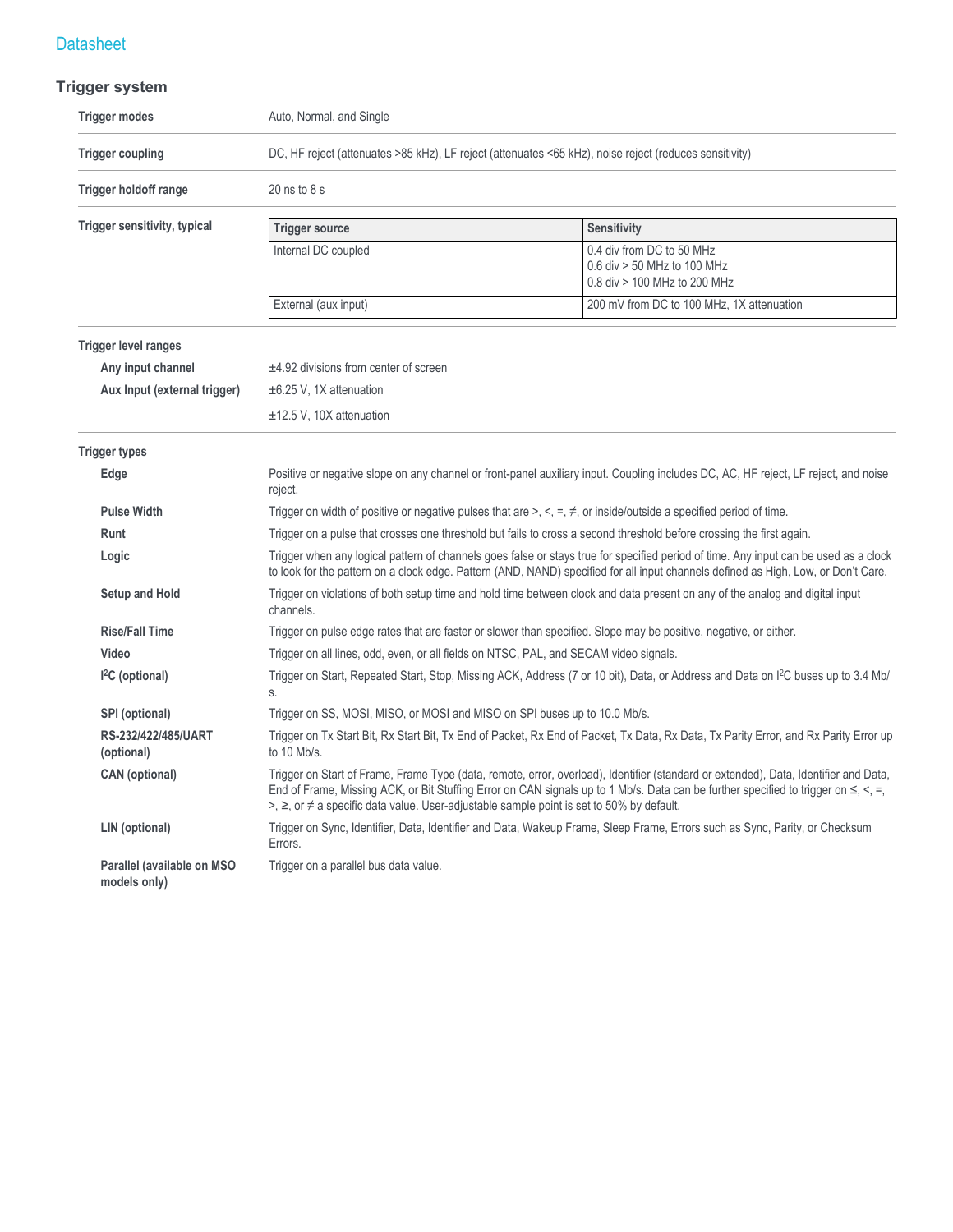### MSO/DPO2000B Series Mixed Signal Oscilloscope

### **Acquisition system**

| Acquire sampled values.                                                                              |
|------------------------------------------------------------------------------------------------------|
| Captures glitches as narrow as 3.5 ns at all sweep speeds.                                           |
| From 2 to 512 waveforms included in average.                                                         |
| Scrolls waveforms right to left across the screen at sweep speeds slower than or equal to 40 ms/div. |
|                                                                                                      |

#### **Waveform measurements**

| <b>Cursors</b>                | Waveform and Screen.                                                                                                                                                                                                                                                                                                                                                                                                                                                                         |
|-------------------------------|----------------------------------------------------------------------------------------------------------------------------------------------------------------------------------------------------------------------------------------------------------------------------------------------------------------------------------------------------------------------------------------------------------------------------------------------------------------------------------------------|
| <b>Automatic measurements</b> | 29, of which up to four can be displayed on-screen at any one time. Measurements include: Period, Frequency, Delay, Rise Time,<br>Fall Time, Positive Duty Cycle, Negative Duty Cycle, Positive Pulse Width, Negative Pulse Width, Burst Width, Phase, Positive<br>Overshoot, Negative Overshoot, Peak to Peak, Amplitude, High, Low, Max, Min, Mean, Cycle Mean, RMS, Cycle RMS, Positive<br>Pulse Count, Negative Pulse Count, Rising Edge Count, Falling Edge Count, Area and Cycle Area. |
| Gating                        | Isolate the specific occurrence within an acquisition to take measurements on, using either the screen, or waveform cursors.                                                                                                                                                                                                                                                                                                                                                                 |

#### **Waveform math**

| <b>Arithmetic</b>                    | Add, subtract, and multiply waveforms.                                                                                                                                                                                                                                                                                                                                               |
|--------------------------------------|--------------------------------------------------------------------------------------------------------------------------------------------------------------------------------------------------------------------------------------------------------------------------------------------------------------------------------------------------------------------------------------|
| <b>FFT</b>                           | Spectral magnitude. Set FFT Vertical Scale to Linear RMS or dBV RMS, and FFT Window to Rectangular, Hamming, Hanning, or<br>Blackman-Harris.                                                                                                                                                                                                                                         |
| <b>Software</b>                      |                                                                                                                                                                                                                                                                                                                                                                                      |
| OpenChoice <sup>®</sup> Desktop      | Enables fast and easy communication between a Windows PC and your oscilloscope using USB or LAN. Transfer and save<br>settings, waveforms, measurements, and screen images. Included Word and Excel toolbars automate the transfer of acquisition<br>data and screen images from the oscilloscope into Word and Excel for quick reporting or further analysis.                       |
| <b>IVI driver</b>                    | Provides a standard instrument programming interface for common applications such as LabVIEW, LabWindows/CVI,<br>Microsoft .NET, and MATLAB.                                                                                                                                                                                                                                         |
| e*Scope® Web-based remote<br>control | Enables control of the oscilloscope over a network connection through a standard web browser. Simply enter the IP address or<br>network name of the oscilloscope and a web page will be served to the browser. Transfer and save settings, waveforms,<br>measurements, and screen images or make live control changes to settings on the oscilloscope directly from the web browser. |

### **Display system**

| Display type                  | 7 inch (180 mm) wide format liquid crystal TFT color display. |
|-------------------------------|---------------------------------------------------------------|
| Display resolution            | 480 horizontal × 234 vertical pixels (WQVGA).                 |
| <b>Waveform styles</b>        | Vectors, Dots, Variable Persistence, Infinite Persistence.    |
| <b>Graticules</b>             | Full, Grid, Cross Hair, Frame.                                |
| Format                        | YT and XY.                                                    |
| Maximum waveform capture rate | Up to $5,000$ wfm/s.                                          |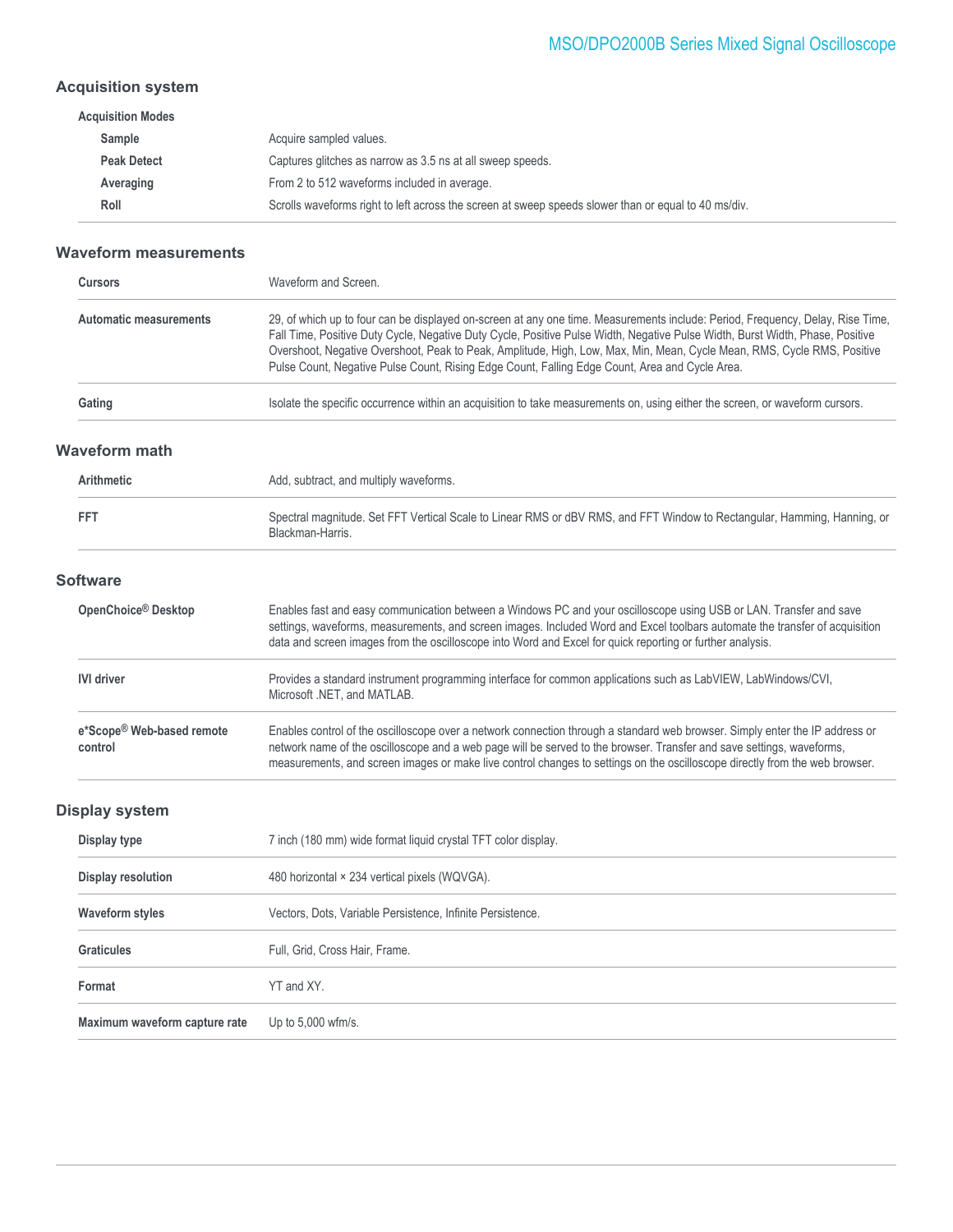### **Input/output ports**

| USB 2.0 high-speed host port                      | Supports USB mass storage devices, printers, and keyboards. One port available on rear panel and one on front panel.                                                                         |
|---------------------------------------------------|----------------------------------------------------------------------------------------------------------------------------------------------------------------------------------------------|
| USB 2.0 high-speed device port                    | Rear-panel connector allows for communication/control of oscilloscope through USBTMC or GPIB with a TEK-USB-488, and direct<br>printing to all PictBridge <sup>®</sup> -compatible printers. |
| <b>LAN port (Ethernet)</b>                        | RJ-45 connector, supports 10/100BASE-T (requires DPO2CONN).                                                                                                                                  |
| Video out port                                    | DB-15 female connector, connect to show the oscilloscope display on an external monitor or projector (requires DPO2CONN).                                                                    |
| <b>Auxiliary input</b>                            | Front-panel BNC connector. Input Impedance 1 M $\Omega$ ±2%. Max input 300 V <sub>RMS</sub> CAT II with peaks $\leq \pm 450$ V.                                                              |
| Probe compensator output voltage<br>and frequency | Front-panel pins                                                                                                                                                                             |
| Amplitude                                         | 5 V                                                                                                                                                                                          |
| Frequency                                         | 1 kHz                                                                                                                                                                                        |
| Kensington-style lock                             | Rear-panel security slot connects to standard Kensington-style lock.                                                                                                                         |

#### **Power source**

| Power source voltage                                   | 100 to 240 V $\pm$ 10%                                    |
|--------------------------------------------------------|-----------------------------------------------------------|
| Power source frequency                                 | 45 to 65 Hz (90 to 264 V)<br>360 to 440 Hz (100 to 132 V) |
| Power consumption                                      | 80 W maximum                                              |
| Optional TekVPI® external power<br>supply <sup>2</sup> |                                                           |
| Output voltage                                         | 12V                                                       |
| Output current                                         | 5 A                                                       |
| Power consumption                                      | 50 W                                                      |

### **Physical characteristics**

| <b>Dimensions</b>              |          | mm                                                         | in.  |  |
|--------------------------------|----------|------------------------------------------------------------|------|--|
|                                | Height   | 180                                                        | 7.1  |  |
|                                | Width    | 377                                                        | 14.9 |  |
|                                | Depth    | 134                                                        | 5.3  |  |
|                                |          |                                                            |      |  |
| Weight                         |          | kg                                                         | lb.  |  |
|                                | Net      | 3.6                                                        | 7.9  |  |
|                                | Shipping | 6.2                                                        | 13.7 |  |
| <b>Rackmount configuration</b> | 4U       |                                                            |      |  |
| <b>Cooling clearance</b>       |          | 2 in. (50 mm) required on left side and rear of instrument |      |  |

2 Required when total oscilloscope probe power usage exceeds 20 W.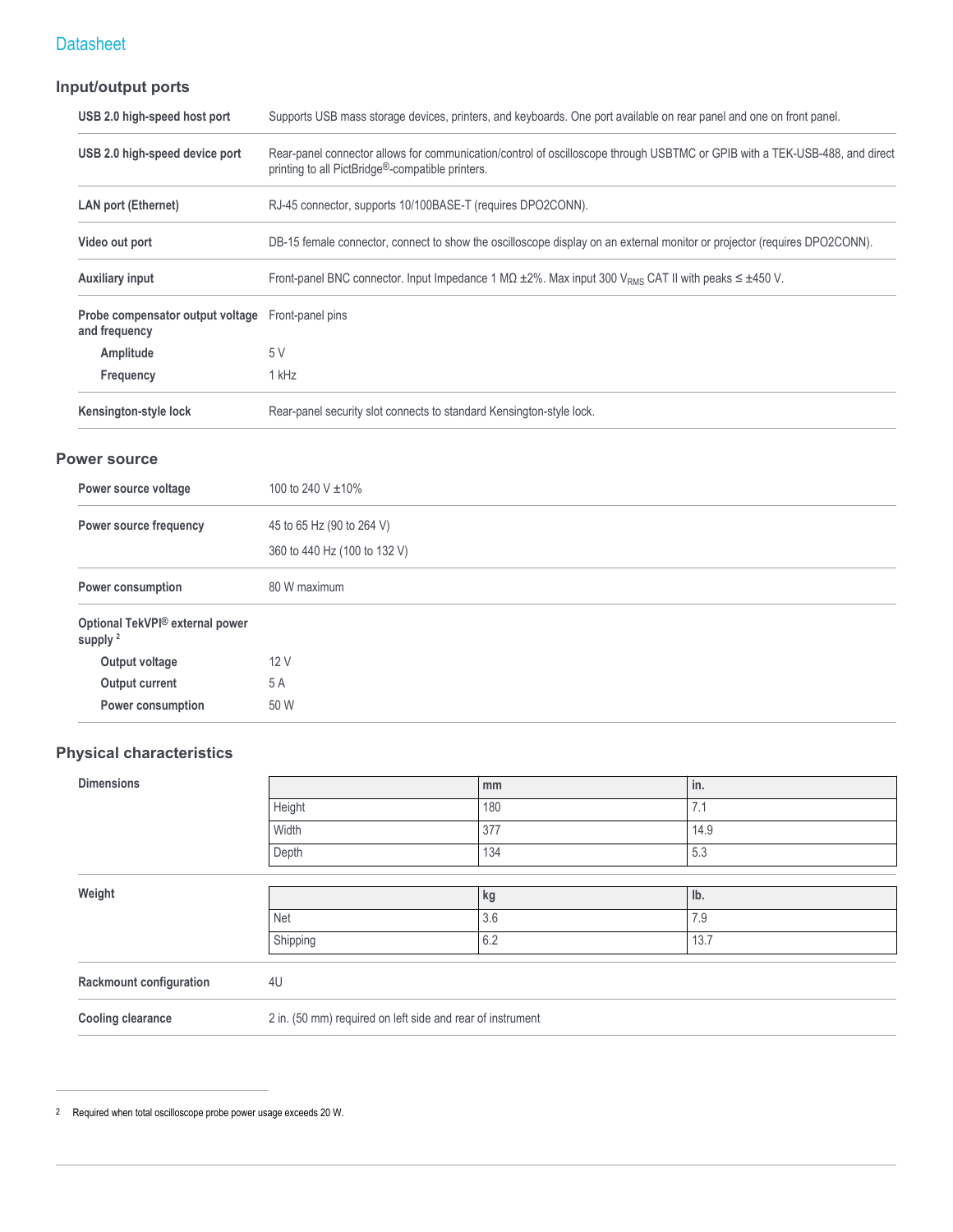### **EMC, environment, and safety**

| Temperature                   |                                                                                                                                             |
|-------------------------------|---------------------------------------------------------------------------------------------------------------------------------------------|
| Operating                     | 0 °C to +50 °C (+32 °F to 122 °F)                                                                                                           |
| Nonoperating                  | -40 °C to +71 °C (-40 °F to 160 °F)                                                                                                         |
| Humidity                      |                                                                                                                                             |
| Operating                     | High: 30 $\degree$ C to 50 $\degree$ C, 5% to 60% relative humidity                                                                         |
|                               | Low: 0 $\degree$ C to 30 $\degree$ C, 5% to 95% relative humidity                                                                           |
| Nonoperating                  | High: 30 °C to 55 °C, 5% to 60% relative humidity                                                                                           |
|                               | Low: 0 $\degree$ C to 30 $\degree$ C, 5% to 95% relative humidity                                                                           |
| <b>Altitude</b>               |                                                                                                                                             |
| Operating                     | 3,000 meters (9,843 feet)                                                                                                                   |
| Nonoperating                  | 12,000 meters (39,370 feet)                                                                                                                 |
| <b>Random vibration</b>       |                                                                                                                                             |
| Operating                     | 0.31 G <sub>RMS</sub> from 5 to 500 Hz, 10 minutes each axis, 3 axes, 30 minutes total                                                      |
| Nonoperating                  | 2.46 G <sub>RMS</sub> from 5 to 500 Hz, 10 minutes each axis, 3 axes, 30 minutes total                                                      |
| Regulatory                    |                                                                                                                                             |
| Electromagnetic compatibility | EC Council Directive 2004/108/EC                                                                                                            |
| <b>Safety</b>                 | UL61010-1:2004; CAN/CSA-C22.2 No. 61010.1: 2004; EN61010-1:2001; complies with the Low Voltage Directive 2004/108/EC for<br>Product Safety. |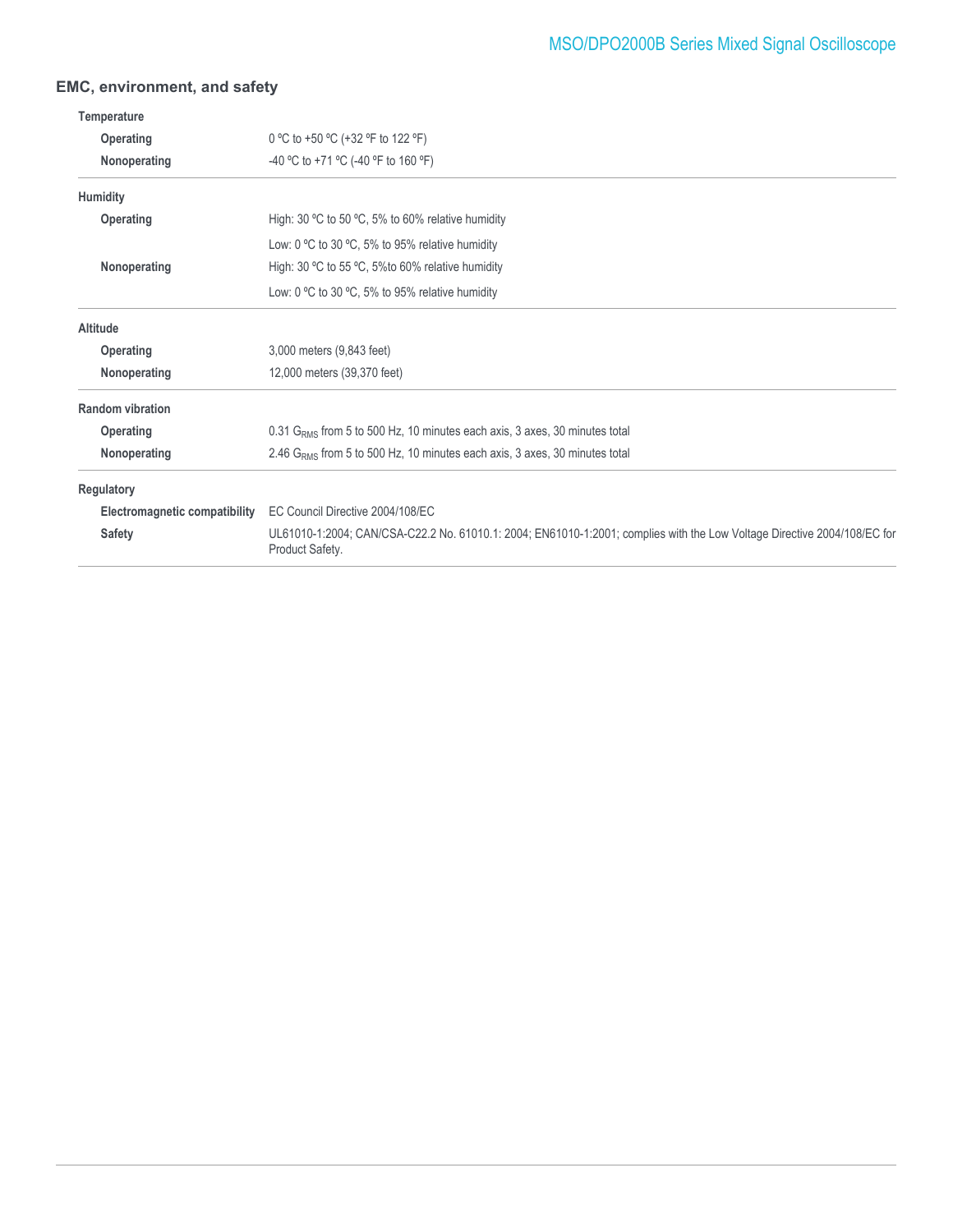# Ordering information

### **MSO/DPO2000B family**

| <b>DPO2002B</b> | 70 MHz, 1 GS/s, 1 M record length, 2-channel digital phosphor oscilloscope  |
|-----------------|-----------------------------------------------------------------------------|
| <b>DPO2004B</b> | 70 MHz, 1 GS/s, 1 M record length, 4-channel digital phosphor oscilloscope  |
| <b>DPO2012B</b> | 100 MHz, 1 GS/s, 1 M record length, 2-channel digital phosphor oscilloscope |
| <b>DPO2014B</b> | 100 MHz, 1 GS/s, 1 M record length, 4-channel digital phosphor oscilloscope |
| <b>DPO2022B</b> | 200 MHz, 1GS/s, 1 M record length, 2-channel digital phosphor oscilloscope  |
| <b>DPO2024B</b> | 200 MHz, 1 GS/s, 1 M record length, 4-channel digital phosphor oscilloscope |
| <b>MSO2002B</b> | 70 MHz, 1 GS/s, 1 M record length, 2+16 channel mixed-signal oscilloscope   |
| <b>MSO2004B</b> | 70 MHz, 1 GS/s, 1M record length, 4+16 channel mixed-signal oscilloscope    |
| <b>MSO2012B</b> | 100 MHz, 1 GS/s, 1M record length, 2+16 channel mixed-signal oscilloscope   |
| <b>MSO2014B</b> | 100 MHz, 1GS/s, 1M record length, 4+16 channel mixed-signal oscilloscope    |
| <b>MSO2022B</b> | 200 MHz, 1 GS/s, 1M record length, 2+16 channel mixed-signal oscilloscope   |
| <b>MSO2024B</b> | 200 MHz, 1 GS/s, 1 M record length, 4+16 channel mixed-signal oscilloscope  |

### **Standard accessories**

#### **Probes**

| <b>TPP0200</b>          | 200 MHz, 10x passive probe (one per analog channel) for 100 and 200 MHz models |
|-------------------------|--------------------------------------------------------------------------------|
| <b>TPP0100</b>          | 100 MHz, 10x passive probe (one per analog channel) for 70 MHz models          |
| P6316 (MSO models only) | 16-channel logic probe and accessory kit (one per instrument)                  |

### **Accessories**

| 063-4472-xx                   | Documentation CD                                                                                                            |
|-------------------------------|-----------------------------------------------------------------------------------------------------------------------------|
| 016-2008-xx (MSO models only) | Accessory pouch                                                                                                             |
| 071-3078 -xx                  | Installation and safety manual                                                                                              |
|                               | Power cord                                                                                                                  |
|                               | OpenChoice <sup>®</sup> Desktop software                                                                                    |
|                               | Calibration certificate documenting traceability to National Metrology Institute(s) and ISO9001 quality system registration |

### **Warranty**

Five-year warranty covering all parts and labor, excluding probes.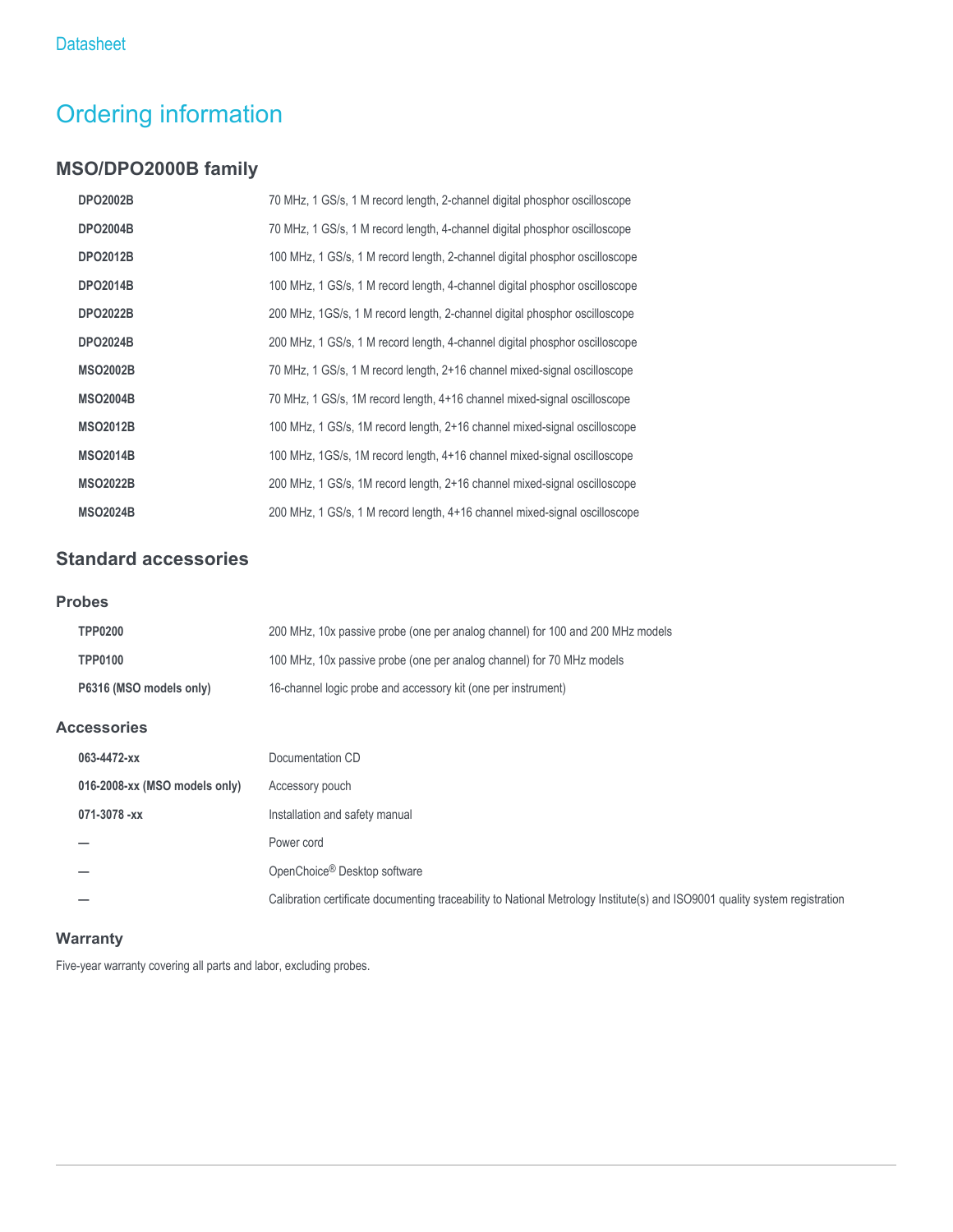### **Application modules**

| DPO2BND  | Application bundle module option that contains the DPO2AUTO, DPO2COMP, DPO2EMBD application modules. Save money<br>when multiple serial bus debug and analysis application modules are required.                                                                                                                                                                      |
|----------|-----------------------------------------------------------------------------------------------------------------------------------------------------------------------------------------------------------------------------------------------------------------------------------------------------------------------------------------------------------------------|
| DPO2AUTO | Automotive Serial Triggering and Analysis Module. Enables triggering on packet-level information on CAN bus and LIN bus as well<br>as analytical tools such as digital views of the signal, bus views, packet decoding, search tools, and packet decode tables with<br>time stamp information.                                                                        |
| DPO2AUTO | Automotive Serial Triggering and Analysis Module. Enables triggering on packet-level information on CAN bus and LIN bus as well<br>as analytical tools such as digital views of the signal, bus views, packet decoding, search tools, and packet decode tables with<br>time stamp information.                                                                        |
| DPO2COMP | Computer Serial Triggering and Analysis Module. Enables triggering on packet-level information on RS-232/422/485/UART buses<br>as well as analytical tools such as digital views of the signal, bus views, packet decoding, search tools, and packet decode tables<br>with time stamp information.                                                                    |
| DPO2EMBD | Embedded Serial Triggering and Analysis Module. Enables triggering on packet-level information on I <sup>2</sup> C and SPI buses as well as<br>analytical tools such as digital views of the signal, bus views, packet decoding, search tools, and packet decode tables with time<br>stamp information. Only two-wire SPI support is available on two-channel models. |

### **Instrument options**

### **Power cord and plug options**

Please specify power plug version when ordering.

| North America power plug (115 V, 60 Hz)  |
|------------------------------------------|
| Universal Euro power plug (220 V, 50 Hz) |
| United Kingdom power plug (240 V, 50 Hz) |
| Australia power plug (240 V, 50 Hz)      |
| Switzerland power plug (220 V, 50 Hz)    |
| Japan power plug (100 V, 50/60 Hz)       |
| China power plug (50 Hz)                 |
| India power plug (50 Hz)                 |
| Brazil power plug (60 Hz)                |
| No power cord                            |
|                                          |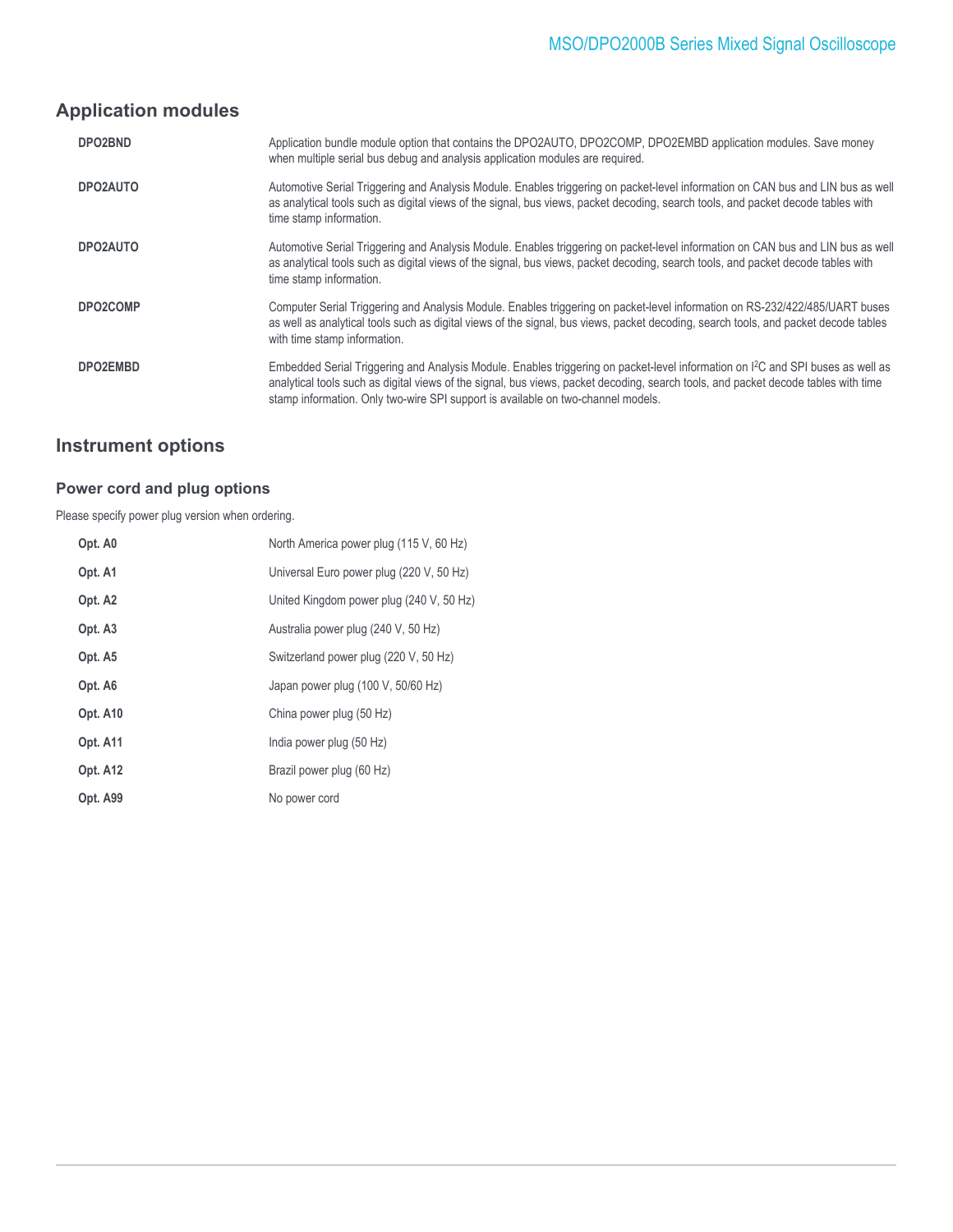#### **Language options<sup>3</sup> <sup>4</sup>**

| Opt. L <sub>0</sub> | English manual                    |
|---------------------|-----------------------------------|
| Opt. L1             | French manual                     |
| Opt. L <sub>2</sub> | Italian manual                    |
| Opt. L <sub>3</sub> | German manual                     |
| Opt. L4             | Spanish manual                    |
| Opt. L5             | Japanese manual                   |
| Opt. L <sub>6</sub> | Portuguese manual                 |
| Opt. L7             | Simplified Chinese manual         |
| Opt. L8             | <b>Traditional Chinese manual</b> |
| Opt. L9             | Korean manual                     |
| Opt. L10            | Russian manual                    |
| Opt. L99            | No manual                         |

Language options include translated front-panel overlay for the selected language(s).

#### **Service options**

**Opt. D1** Calibration Data Report

### **Recommended accessories**

#### **Probes**

Tektronix offers over 100 different probes to meet your application needs.

| ADA400A            | 100X, 10X, 1X, 0.1X high-gain differential amplifier <sup>65</sup> |
|--------------------|--------------------------------------------------------------------|
| <b>P5100A</b>      | 2.5 kV, 500 MHz, 100X high-voltage passive probe                   |
| <b>TAP1500</b>     | 1.5 GHz TekVPI <sup>®</sup> active voltage probe <sup>6</sup>      |
| <b>TCP0020</b>     | 50 MHz TekVPI® 20 Ampere AC/DC current probe <sup>6</sup>          |
| <b>TCP0030</b>     | 120 MHz TekVPI® 30 Ampere AC/DC current probe <sup>6</sup>         |
| <b>TCP0150</b>     | 20 MHz TekVPI® 150 Ampere AC/DC current probe <sup>6</sup>         |
| <b>TCP2020</b>     | 50 MHz TekVPI® 20 Ampere AC/DC current probe                       |
| <b>TCPA300/400</b> | Current measurement systems amplifier 7                            |
| <b>TCP305</b>      | DC to 50 MHz 50 Ampere current probe for use with TCPA300          |
| TCP404XL           | DC to 2 MHz 500 Ampere current probe for use with TCPA400          |

3 There are no printed user manuals.

4 The English option includes a front-panel label on the instrument. The other language options include a front-panel overlay.

5 Requires TPA-BNC adapter.

6 To use this probe on a MSO/DPO2000B, the oscilloscope requires an TekVPI external power supply (119-7465-xx), one per oscilloscope, and an appropriate power cord for county of use.

7 Requires 50 Ω feed through termination between the oscilloscope input and the BNC cable.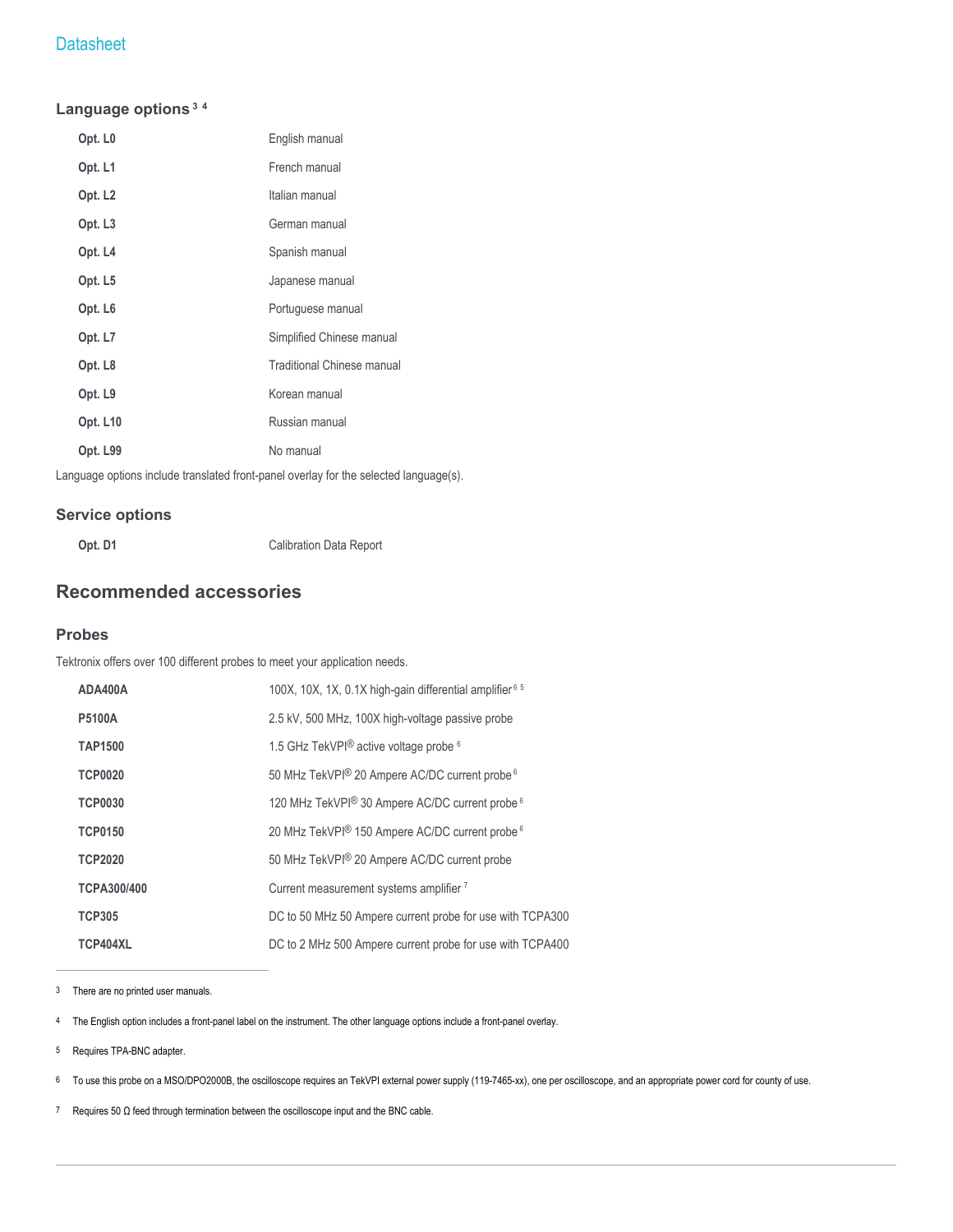### MSO/DPO2000B Series Mixed Signal Oscilloscope

| <b>TDP0500</b> | 500 MHz TekVPI® differential voltage probe with $\pm$ 42 V differential input voltage 6.8 |
|----------------|-------------------------------------------------------------------------------------------|
| THDP0200       | $\pm$ 1.5 kV 200 MHz high-voltage differential probe $6$                                  |
| THDP0100       | $\pm$ 6 kV 100 MHz high-voltage differential probe $6$                                    |
| TMDP0200       | $\pm$ 750 V 200 MHz high-voltage differential probe $6$                                   |

#### **Accessories**

| <b>DPO2CONN</b>    | Adds Ethernet (10/100Base-T) and video out port                                                                          |
|--------------------|--------------------------------------------------------------------------------------------------------------------------|
| 077-0737-xx        | Service manual (English only) PDF-only                                                                                   |
| <b>TPA-BNC</b>     | TekVPI <sup>®</sup> to TekProbe <sup>™</sup> BNC adapter                                                                 |
| <b>TEK-DPG</b>     | TekVPI <sup>®</sup> Deskew pulse generator signal source                                                                 |
| 067-1686-xx        | Power measurement deskew and calibration fixture                                                                         |
| 196-3508-xx        | Digital Probe Leadset (8 channels)                                                                                       |
| 119-7465-xx        | TekVPI® external power supply (power cord not included; an appropriate power cord for the country of use must be ordered |
|                    | separately.)                                                                                                             |
| <b>TEK-USB-488</b> | GPIB-to-USB adapter                                                                                                      |
| <b>ACD2000</b>     | Soft transit case                                                                                                        |
| 200-5045-xx        | Front protective cover                                                                                                   |
| <b>HCTEK4321</b>   | Hard transit case (requires ACD2000)                                                                                     |
| <b>RMD2000</b>     | Rackmount kit                                                                                                            |



 $\underset{\text{IEEE-488}}{\text{GPIB}}$ 

Tektronix is registered to ISO 9001 and ISO 14001 by SRI Quality System Registrar.

Product(s) complies with IEEE Standard 488.1-1987, RS-232-C, and with Tektronix Standard Codes and Formats.

8 Probes terminate into 50 Ω but oscilloscope will automatically adjust to account for 1 MΩ input.